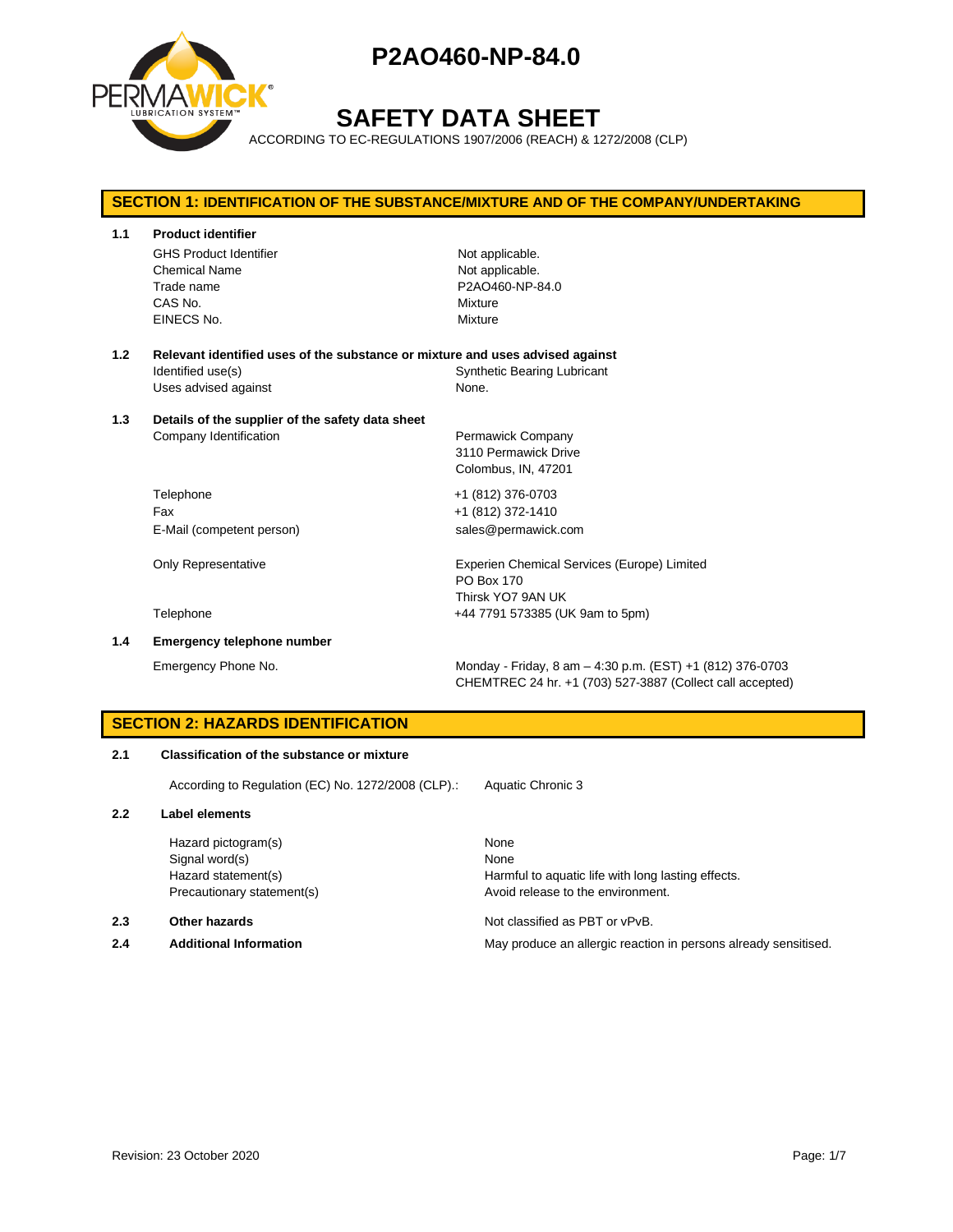## **SECTION 3: COMPOSITION/INFORMATION ON INGREDIENTS**

#### **3.2 Mixtures**

Regulation (EC) No. 1272/2008 (CLP).

|                                                         |           | EC No. and | According to Regulation (EC) No. |
|---------------------------------------------------------|-----------|------------|----------------------------------|
| Ingredient(s)                                           | $%$ W/W   | CAS#       | 1272/2008 (CLP)                  |
|                                                         |           |            | R43                              |
| 1-Decene homopolymer, hydrogenated                      | $83 - 85$ | 68037-01-4 | Xn; R48/20/21/22                 |
|                                                         |           |            | R <sub>62</sub>                  |
|                                                         |           |            | N: R50                           |
|                                                         |           | 215-548-8  | Repr. 2; H361                    |
| tris(methylphenyl) phosphate ^                          | $0 - 1.0$ | 1330-78-5  | Aquatic Acute 1; H400            |
|                                                         |           |            | Aquatic Chronic 1; H410          |
|                                                         |           |            | Skin Irrit. 2; H315              |
| 1-H benzotriazole-1-methanamine, N,N-bis(2-ethylhexyl)- | $0 - 0.1$ | -----      | Skin Sens. 1: H317               |
| methyl- ^                                               |           | 94270-86-7 | Aquatic Acute 1; H400            |
|                                                         |           |            | Aquatic Chronic 2; H411          |

^ Not yet subject to REACH registration.

**3.3 Additional Information -** Substances in the product which may present a health or environmental hazard, or which have been assigned occupational exposure limits, are detailed below. **None**

For full text of H/P phrases see section 16.

## **SECTION 4: FIRST AID MEASURES**



| 4.1 | Description of first aid measures                                             |                                                                                            |  |  |  |
|-----|-------------------------------------------------------------------------------|--------------------------------------------------------------------------------------------|--|--|--|
|     | Inhalation                                                                    | Unlikely to be required but if necessary treat symptomatically.                            |  |  |  |
|     | <b>Skin Contact</b>                                                           | Wash affected skin with soap and water.                                                    |  |  |  |
|     | Eye Contact                                                                   | Eyes should be washed with plenty of water. If symptoms occur<br>obtain medical attention. |  |  |  |
|     | Ingestion                                                                     | Unlikely to be required but if necessary treat symptomatically.                            |  |  |  |
| 4.2 | Most important symptoms and effects, both<br>acute and delayed                | None                                                                                       |  |  |  |
| 4.3 | Indication of any immediate medical<br>attention and special treatment needed | None                                                                                       |  |  |  |

## **SECTION 5: FIRE-FIGHTING MEASURES**

| 5.1 | <b>Extinguishing media</b>                                       |                                                                                                             |  |  |  |
|-----|------------------------------------------------------------------|-------------------------------------------------------------------------------------------------------------|--|--|--|
|     | -Suitable Extinguishing Media<br>-Unsuitable Extinguishing Media | Extinguish with waterspray, dry chemical, sand or carbon dioxide.<br>None anticipated.                      |  |  |  |
| 5.2 | Special hazards arising from the substance or<br>mixture         | This product may give rise to hazardous fumes in a fire.                                                    |  |  |  |
| 5.3 | <b>Advice for fire-fighters</b>                                  | A self contained breathing apparatus and suitable protective clothing<br>should be worn in fire conditions. |  |  |  |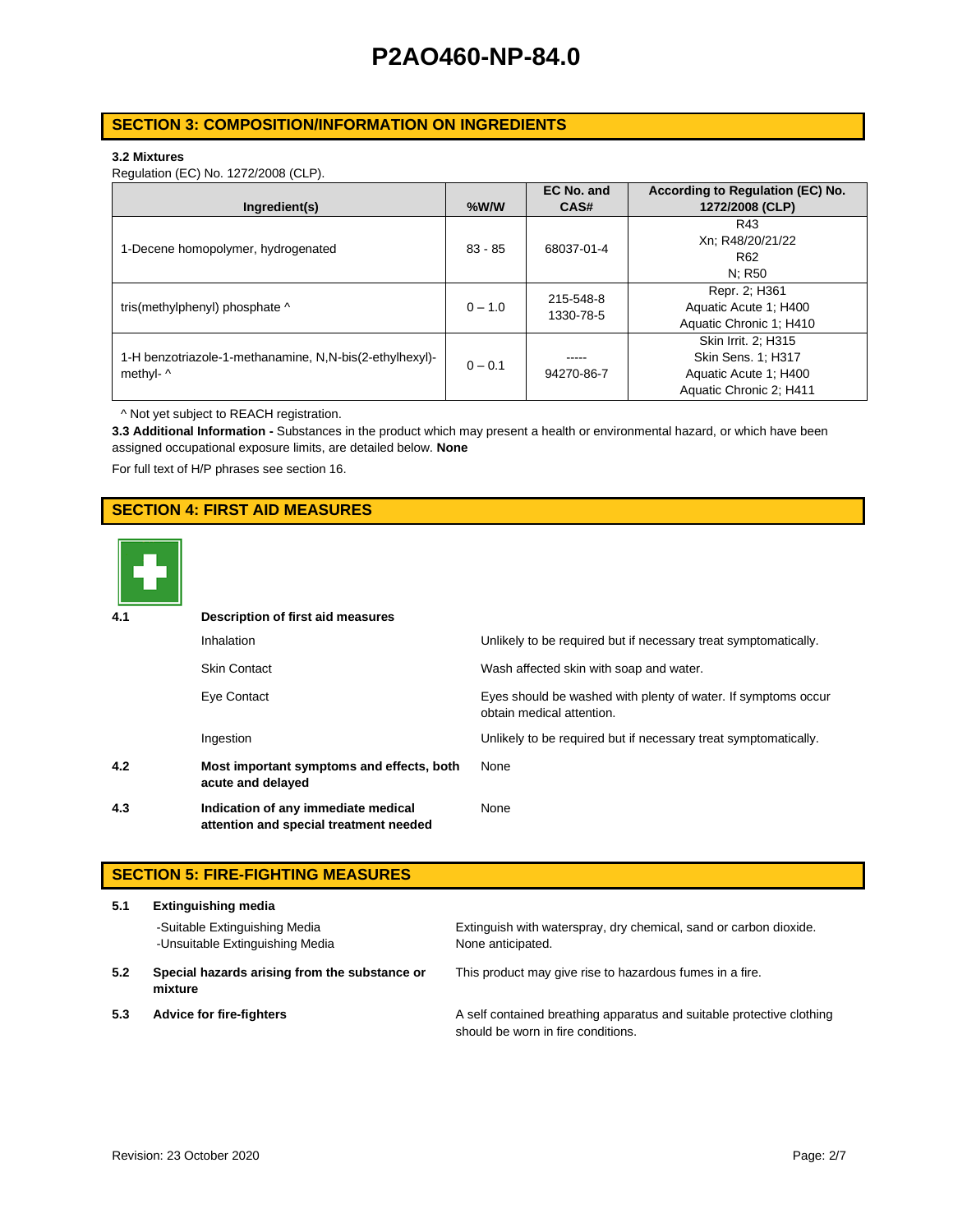## **SECTION 6: ACCIDENTAL RELEASE MEASURES**

- **6.1 Personal precautions, protective equipment and emergency procedures** Avoid skin contact. Avoid contact with eyes. **6.2 Environmental precautions** Use appropriate container to avoid environmental contamination. **6.3 Methods and material for containment and cleaning up** Contain and cover spilled substance with dry sand or earth or other suitable dry material. Transfer to a container for disposal or recovery. **6.4 Reference to other sections** None **6.5 Additional Information** None **SECTION 7: HANDLING AND STORAGE**
- 

**7.1 Precautions for safe handling <b>Process** Avoid skin contact. Avoid contact with eyes.

**7.2 Conditions for safe storage, including any incompatibilities**

-Storage Temperature **Store at room temperature.** -Incompatible materials **Strong oxidising agents**. **7.3 Specific end use(s)** Lubricating agent

## **SECTION 8: EXPOSURE CONTROLS/PERSONAL PROTECTION**

#### **8.1 Control parameters**

#### **8.1.1 Occupational exposure limits**

|                   |                | LTEL (8 hr TWA | LTEL (8 hr    | <b>STEL</b>   | <b>STEL</b>          |       |
|-------------------|----------------|----------------|---------------|---------------|----------------------|-------|
| <b>SUBSTANCE.</b> | <b>CAS No.</b> | ppm)           | TWA $mq/m3$   | (ppm)         | (mg/m <sup>3</sup> ) | Note: |
| None              | ----           | $\frac{1}{2}$  | $\frac{1}{2}$ | $\frac{1}{2}$ | $\frac{1}{2}$        |       |

| <b>Biological limit value</b> |                   |                |                               |               |
|-------------------------------|-------------------|----------------|-------------------------------|---------------|
| Limit value type              |                   |                |                               |               |
| (country of origin)           | <b>SUBSTANCE.</b> | <b>CAS No.</b> | <b>Biological limit value</b> | Note:         |
| None known                    | ----              | ----           | ----                          | $\frac{1}{2}$ |

#### **8.1.2 Recommended monitoring method** None

### **8.2 Exposure controls**

#### 8.2.1 **Appropriate engineering controls** Not normally required.

#### **8.2.2 Personal protection equipment**

Eye/face protection extensive spectacles.



Skin protection (Hand protection/ Other) Not normally required.

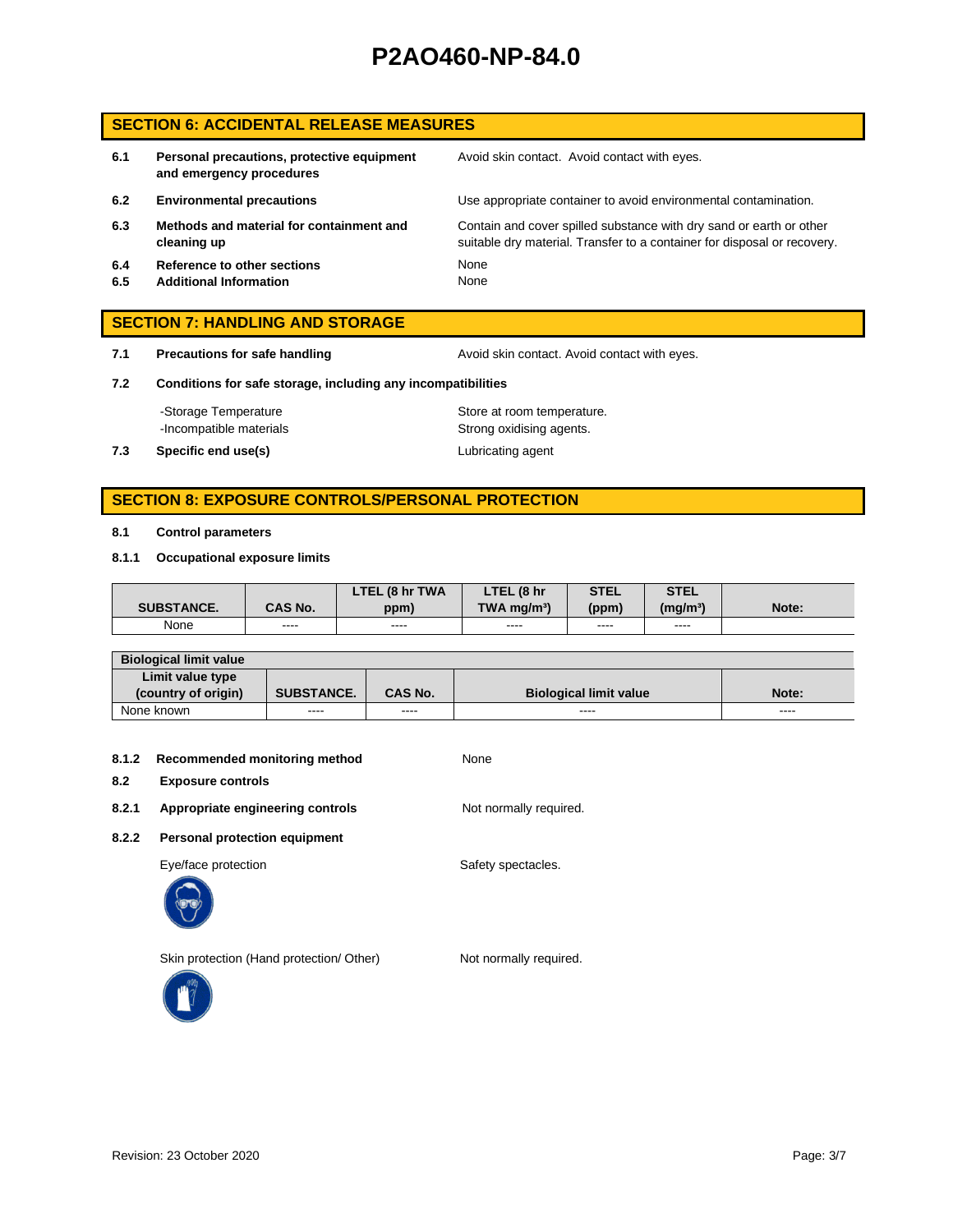Respiratory protection Not normally required.

Thermal hazards **Not required.** Not normally required.

**8.2.3 Environmental Exposure Controls** Use appropriate container to avoid environmental contamination. Disposal should be in accordance with local, state or national legislation.Consult an accredited waste disposal contractor or the local authority for advice.

## **SECTION 9: PHYSICAL AND CHEMICAL PROPERTIES**

#### **9.1 Information on basic physical and chemical properties**

Appearance Vibrous, smooth. Colour. **Gray.** Gray. Odour **Faint Petroleum-Like** Odour threshold (ppm) Not available pH (Value) Not available Melting point (°C) / Freezing point (°C) Not available Boiling point/boiling range (°C): Not determined. Flash point (°C) 230 - 270 [Open cup] Evaporation rate Not applicable Flammability (solid, gas) Not applicable Explosive limit ranges Not applicable Vapour pressure (Pascal) < 1 Vapour density  $(Air=1)$  > 1 Density (g/ml) Base oil 0.84 Solubility (Water) and the soluble soluble. Solubility (Other) Not available Partition coefficient (n-Octanol/water) Not available Auto ignition point (°C)  $>282$ Decomposition temperature (°C) Not available Kinematic Viscosity (cSt) @ 40°C 100 (Listed in: Product specification) Explosive properties **Not explosive.** Not explosive. Oxidising properties Not oxidising.

## **9.2 Other information 19.2 Other information**

### **SECTION 10: STABILITY AND REACTIVITY**

- 
- **10.2 Chemical stability** Stable.
- **10.3 Possibility of hazardous reactions** None anticipated.
- **10.4 Conditions to avoid None** None
- **10.5 Incompatible materials** Oxidizers
- **10.6 Hazardous Decomposition Product(s)** Carbon monoxide, Carbon dioxide

**10.1 Reactivity 10.1 Reactivity Stable under normal conditions.** 

## **SECTION 11: TOXICOLOGICAL INFORMATION**

**11.1 Information on toxicological effects**

#### **11.1.1 Substances**

Not applicable

**11.1.2 Mixtures - By analogy with similar materials:** Acute toxicity **Not available.** Skin corrosion/irritation Not available.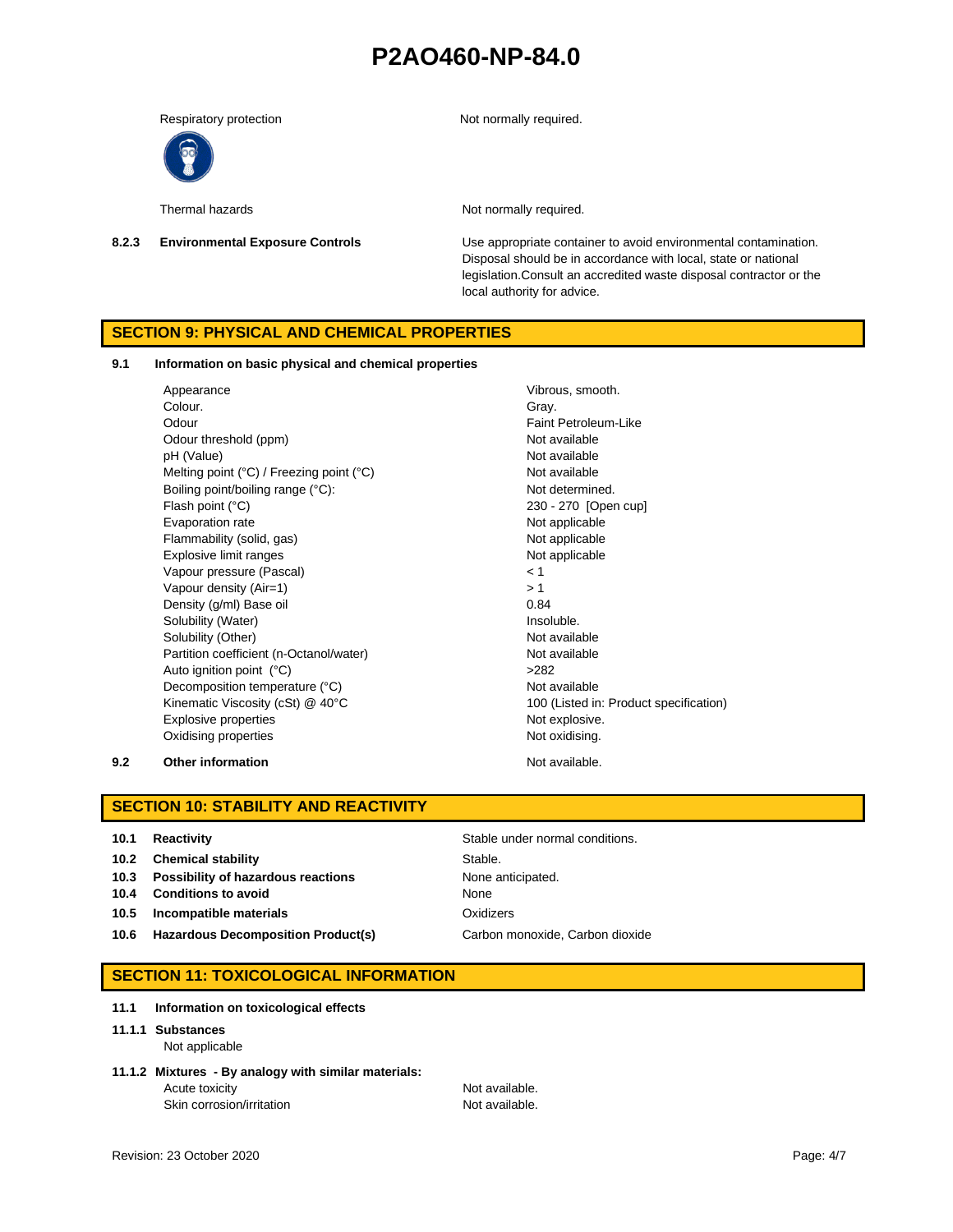|      | Serious eye damage/irritation                                                      | Not available.                                       |
|------|------------------------------------------------------------------------------------|------------------------------------------------------|
|      | Respiratory or skin sensitization                                                  | Not available.                                       |
|      | Germ cell mutagenicity                                                             | Not available.                                       |
|      | Carcinogenicity                                                                    | Not available.                                       |
|      | Reproductive toxicity                                                              | Not available.                                       |
|      | STOT - single exposure                                                             | Not available.                                       |
|      | STOT - repeated exposure                                                           | Not available.                                       |
|      | Aspiration hazard                                                                  | Not available.                                       |
|      | 11.1.3 Substances in preparations / mixtures                                       |                                                      |
|      | 1-H benzotriazole-1-methanamine, N,N-bis(2-ethylhexyl)-methyl- (CAS No.94270-86-7) |                                                      |
|      | Acute toxicity                                                                     | Ingestion: LD50 3313 mg/kg (rat)                     |
|      |                                                                                    | Inhalation: No data                                  |
|      |                                                                                    | Dermal: LD50 > 2000 mg/kg (rat)                      |
|      | Skin corrosion/irritation                                                          | May cause irritation.                                |
|      | Serious eye damage/irritation                                                      | May cause irritation.                                |
|      | Respiratory or skin sensitization                                                  | May cause an allergic skin reaction.                 |
|      | Germ cell mutagenicity                                                             | Not to be expected.                                  |
|      | Carcinogenicity                                                                    | Not to be expected.                                  |
|      | Reproductive toxicity                                                              | Not to be expected.                                  |
|      | STOT - single exposure                                                             | Not to be expected.                                  |
|      | STOT - repeated exposure                                                           | Not to be expected.                                  |
|      | Aspiration hazard                                                                  | No data                                              |
|      | tris(methylphenyl) phosphate (CAS No. 1330-78-5)                                   |                                                      |
|      | Acute toxicity                                                                     | Ingestion: $LD50 > 20,000$ mg/kg (rat)               |
|      |                                                                                    | Inhalation: $LC50 > 11.1$ mg/l (rat) (1 hour(s))     |
|      |                                                                                    | Dermal: LD50 3.7 g/kg (rabbit)                       |
|      | Skin corrosion/irritation                                                          | Slightly irritant (Skin).                            |
|      | Serious eye damage/irritation                                                      | Non-irritant to rabbit eyes.                         |
|      | Respiratory or skin sensitization                                                  | It is not a skin sensitiser.                         |
|      | Germ cell mutagenicity                                                             | Negative                                             |
|      | Carcinogenicity                                                                    | No data                                              |
|      | Reproductive toxicity                                                              | Suspected of damaging fertility or the unborn child. |
|      |                                                                                    | LOAEL = 20 mg/kg (Developmental)                     |
|      |                                                                                    | NOEL = 20 mg/kg (Maternal)                           |
|      | STOT - single exposure                                                             | Not to be expected.                                  |
|      | STOT - repeated exposure                                                           | Not to be expected. Oral: $NOAEL = 1000$ mg/kg (rat) |
|      | Aspiration hazard                                                                  | No data                                              |
| 11.2 | <b>Other information</b>                                                           | None known.                                          |
|      |                                                                                    |                                                      |
|      |                                                                                    |                                                      |

## **SECTION 12: ECOLOGICAL INFORMATION**

| 12.1 | Toxicity -<br>Substances in preparations / mixtures<br>1-H benzotriazole-1-methanamine, N,N-bis(2-ethylhexyl)-methyl- (CAS No.94270-86-7) |                                                                                                                                                                                                                                                         |  |  |
|------|-------------------------------------------------------------------------------------------------------------------------------------------|---------------------------------------------------------------------------------------------------------------------------------------------------------------------------------------------------------------------------------------------------------|--|--|
|      | <b>Acute toxicity</b>                                                                                                                     | Fish: $LC50 = 1.3$ mg/l (96 hour) ( <i>Brachydanio rerio</i> )<br>Aquatic invertebrates: $EC50 = 2.05$ mg/l (48 hour) (D. magna)<br>Algae: EL50 = 0.976 mg/l (72 hour) (Desmodesmus subspicatus)                                                        |  |  |
|      | <b>Long Term Toxicity</b>                                                                                                                 | Algae: $EC10 = 0.586$ mg/l (72 hour) (Desmodesmus subspicatus)                                                                                                                                                                                          |  |  |
|      | tris(methylphenyl) phosphate (CAS No. 1330-78-5)                                                                                          |                                                                                                                                                                                                                                                         |  |  |
|      | <b>Acute toxicity</b>                                                                                                                     | Fish LC50 = $0.06$ mg/l (96 hour) ( <i>Rainbow trout</i> )<br>Fish LC50 = $44.8$ mg/l (96 hour) (Fathead minnow)<br>Aquatic invertebrates: EC50 = 146 µg/l (48 hour) (D. magna)<br>Algae $EL50 > 2500 \mu q/l$ (72 hour) / (96 hour) (S. capricornutum) |  |  |
|      | Long Term                                                                                                                                 | Aquatic invertebrates: $NOEC = 0.011 - 0.019$ mg/l (Survival) (G.<br><i>pseudolimnaeus</i> )                                                                                                                                                            |  |  |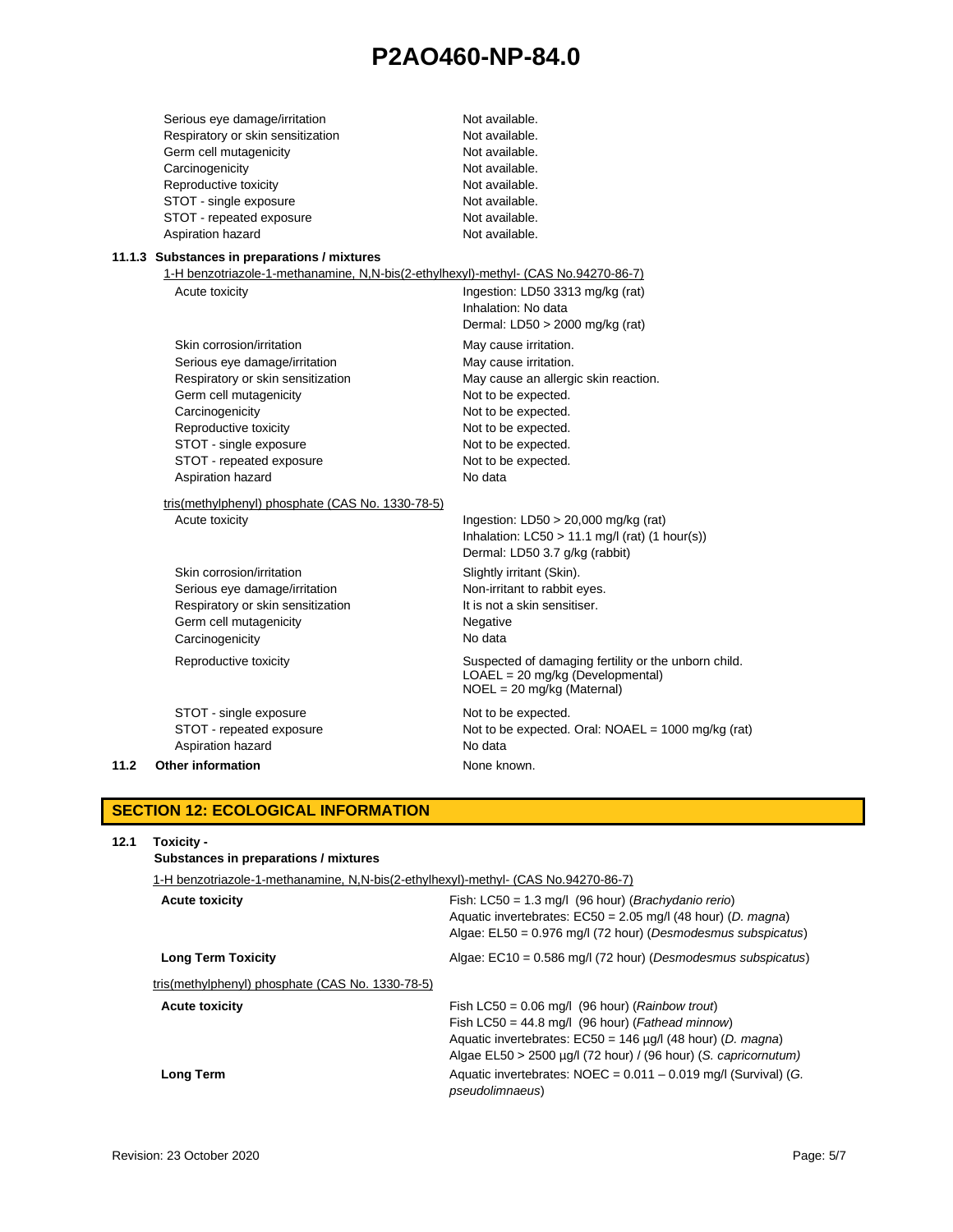- **12.2 Persistence and degradability** Not available
- **12.3 Bioaccumulative potential** Not available
- **12.4 Mobility in soil** No data
- **12.5 Results of PBT and vPvB assessment** Not classified as PBT or vPvB.
- **12.6 Other adverse effects None known. None known.**

### **SECTION 13: DISPOSAL CONSIDERATIONS**

**13.1 Waste treatment methods** Disposal should be in accordance with local, state or national legislation.Consult an accredited waste disposal contractor or the local authority for advice.

**13.2 Additional Information None known.** 

### **SECTION 14: TRANSPORT INFORMATION**

|                              | <b>Land transport</b><br>(ADR/RID) | Sea transport<br>(IMDG)                    | Air transport<br>(ICAO/IATA) |
|------------------------------|------------------------------------|--------------------------------------------|------------------------------|
| UN number                    |                                    |                                            |                              |
| <b>Proper Shipping Name</b>  |                                    |                                            |                              |
| Transport hazard class(es)   |                                    |                                            |                              |
| <b>Packing Group</b>         |                                    | Not classified as dangerous for transport. |                              |
| <b>Environmental hazards</b> |                                    |                                            |                              |
|                              |                                    |                                            |                              |

**Special precautions for user**

**Transport in bulk according to Annex II of MARPOL73/78 and the IBC Code:** Not applicable

### **SECTION 15: REGULATORY INFORMATION**

**15.1 Safety, health and environmental regulations/legislation specific for the substance or mixture:**

| 15.1.1 | <b>EU</b> regulations                                                       | Listed           |
|--------|-----------------------------------------------------------------------------|------------------|
|        | Regulation (EC) 2037/2000 - Dangerous to the ozone layer.                   | No.              |
|        | Regulation (EC) 850/2004 - Persistent Organic Pollutants                    | No.              |
|        | Regulation (EC) 689/2008 - Export/Import of Dangerous Chemicals             | No.              |
|        | Regulation (EC) 1907/2006 - REACH Authorisations and/or restrictions on use | No.              |
| 15.1.2 | <b>National regulations</b>                                                 | Not established. |
| 15.2   | <b>Chemical Safety Assessment</b>                                           | Not applicable   |

### **SECTION 16: OTHER INFORMATION**

#### **The following sections contain revisions or new statements:** 1-16.

#### **Hazard Statement(s)**

- H315: Causes skin irritation.
- H317: May cause an allergic skin reaction.
- H361: Suspected of damaging fertility or the unborn child.
- H400: Very toxic to aquatic life.
- H410: Very toxic to aquatic life with long lasting effects.
- H411: Toxic to aquatic life with long lasting effects.

#### **GHS Classification**

- Aquatic Chronic 3: Harmful to aquatic life with long lasting effects.

#### **Training advice:** None.

#### **Additional Information:** None.

Information contained in this publication or as otherwise supplied to Users is believed to be accurate and is given in good faith, but it is for the Users to satisfy themselves of the suitability of the product for their own particular purpose. Permawick Company gives no warranty as to the fitness of the product for any particular purpose and any implied warranty or condition (statutory or otherwise) is